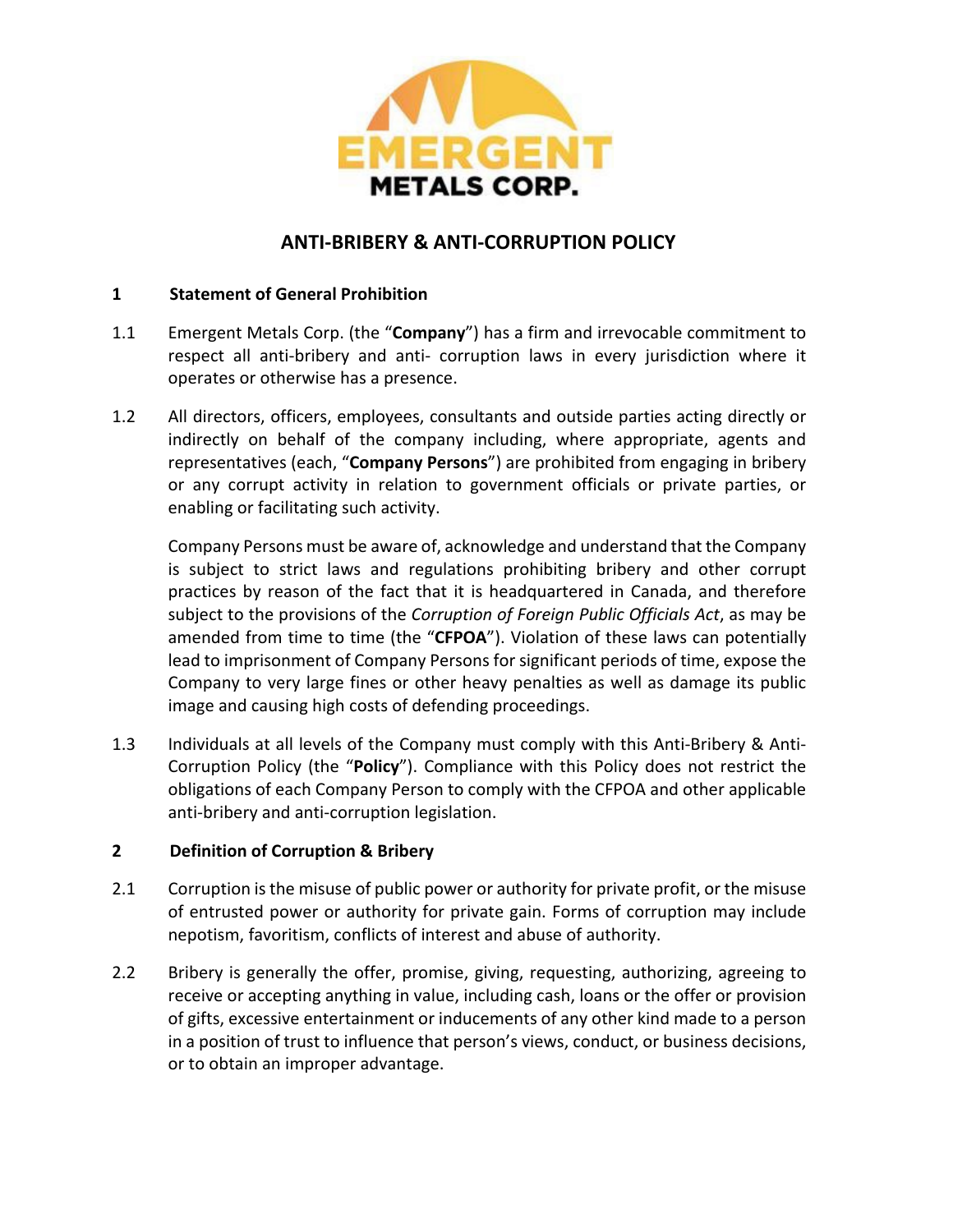- 2.3 Bribery payments can take many forms, including the provision or acceptance of the following "**things of value**":
	- cash payments or loans;
	- phony jobs or "consulting" relationships;
	- commissions;
	- kickbacks;
	- political contributions;
	- charitable contributions;
	- social benefits or influence;
	- gifts, travel, hospitality or entertainment;
	- use of valuable assets or provision of valuable services without charge;
	- reimbursement of expenses;
	- exchange of favors, including implied exchange of future favors; and
	- other inducements designed to influence.

Examples of benefits that might be sought from paying bribes include:

- influencing a government official to award a mining concession or other business opportunity;
- issuance of a discretionary government authorization, approval, permit or license;
- granting relief from government obligations such as paying taxes, obtaining licenses or passing inspections; and
- influencing legislative or judicial proceedings.

#### **3 What Obligations Apply?**

3.1 No Payment or Facilitation of Bribes

Company Persons are strictly prohibited from offering, paying, promising or authorizing any bribe, or other thing of value (as described above) to any government official or to any person for the benefit of a government official directly, or indirectly through a third party, for the purpose of influencing an official act, omission or decision, gaining an advantage, obtaining or retaining business, influencing the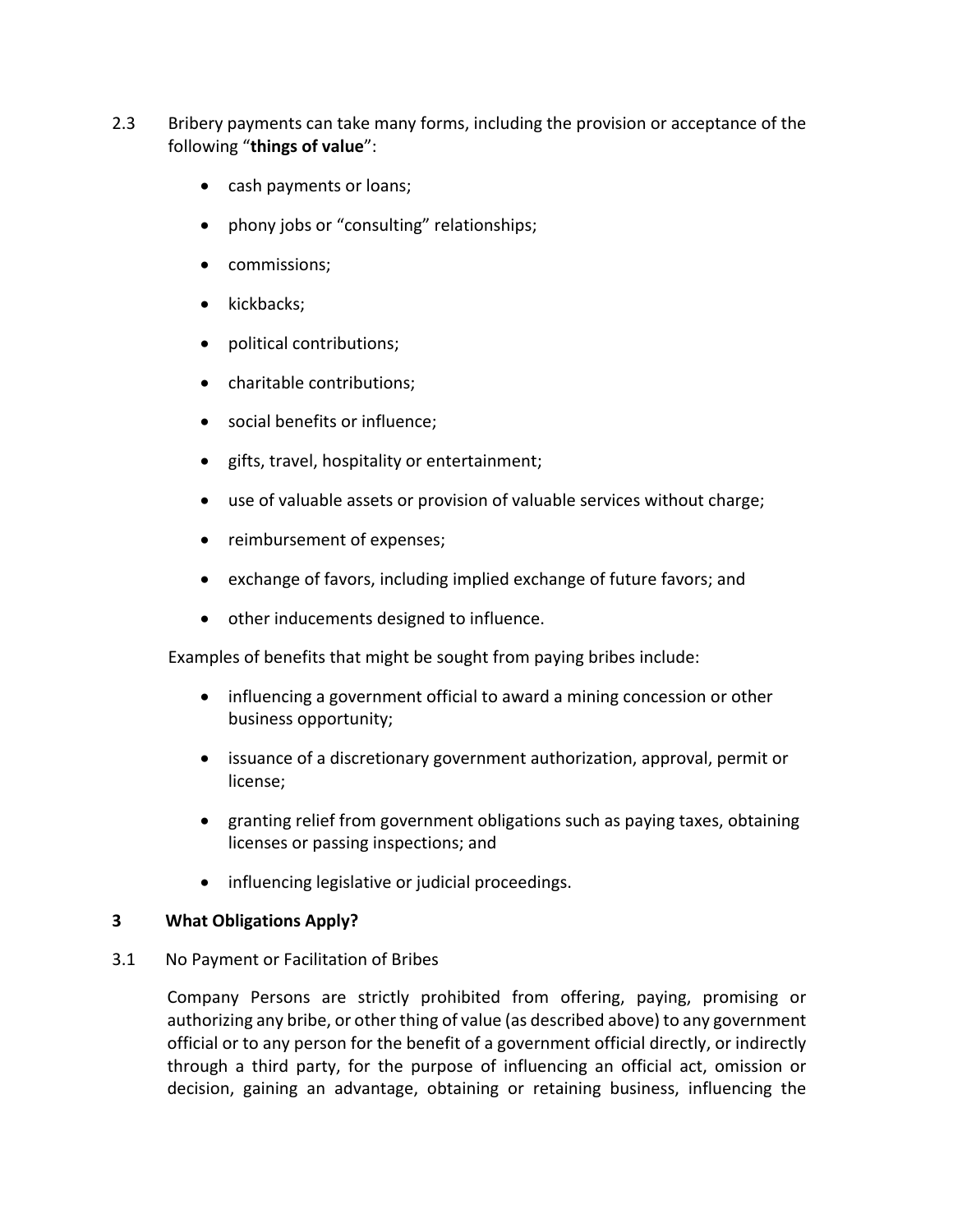enactment, modification or enforcement of any law, regulation or decision or official act or directive concerning the Company or securing any selective treatment to secure any contract, concession or other advantage for the Company or Company Person.

Company Persons who make such payments will be subject to appropriate disciplinary action by the Company, up to and including termination of employment, as well as to all penalties provided under applicable laws.

Use of the Company's systems, facilities, resources and networks for illegal purposes, including the facilitation of corruption or money laundering, is absolutely prohibited.

The term "**government official**" includes a person who holds a legislative, administrative or judicial position at any level of government of a country; a person who performs public duties or functions for any level of government of a country, including a person employed by a board, commission, corporation or other body or authority that is established to perform a duty or function on behalf of the country, or is performing such a duty or function; an official or agent of a public international organization that is formed by two or more states or governments, or by two or more such public international organizations; any person holding or running for political office; and close relatives of any of the foregoing. Government officials can include employees of government owned or government controlled businesses, jointventure partnerships or banks. For avoidance of doubt, government officials include any "**foreign public officials**" as such term is defined in the CFPOA.

3.2 No Solicitation or Extortion

Company Persons must not solicit gifts, entertainment, money, or any other things of value from any other party.

3.3 Offering or Giving of Things of Value

Things of value shall not ever be given or offered, directly or indirectly, to government officials to improperly influence or reward decisions, acts or inactions.

Except as otherwise specifically authorized by Senior Management, hospitality and related expenditures must be directly connected to a legitimate business promotional (of the Company's products and services) activity or performance of an existing contract.

3.4 Modest Things of Value

Notwithstanding the foregoing, Company Persons whose duties permit them to do so, such as employees in marketing, may offer<sup>[1](#page-2-0)</sup> modest gifts, entertainment or other benefits to persons who have a business relationship with the Company. The benefits

<span id="page-2-0"></span><sup>&</sup>lt;sup>1</sup> With the prior written consent of the CFO.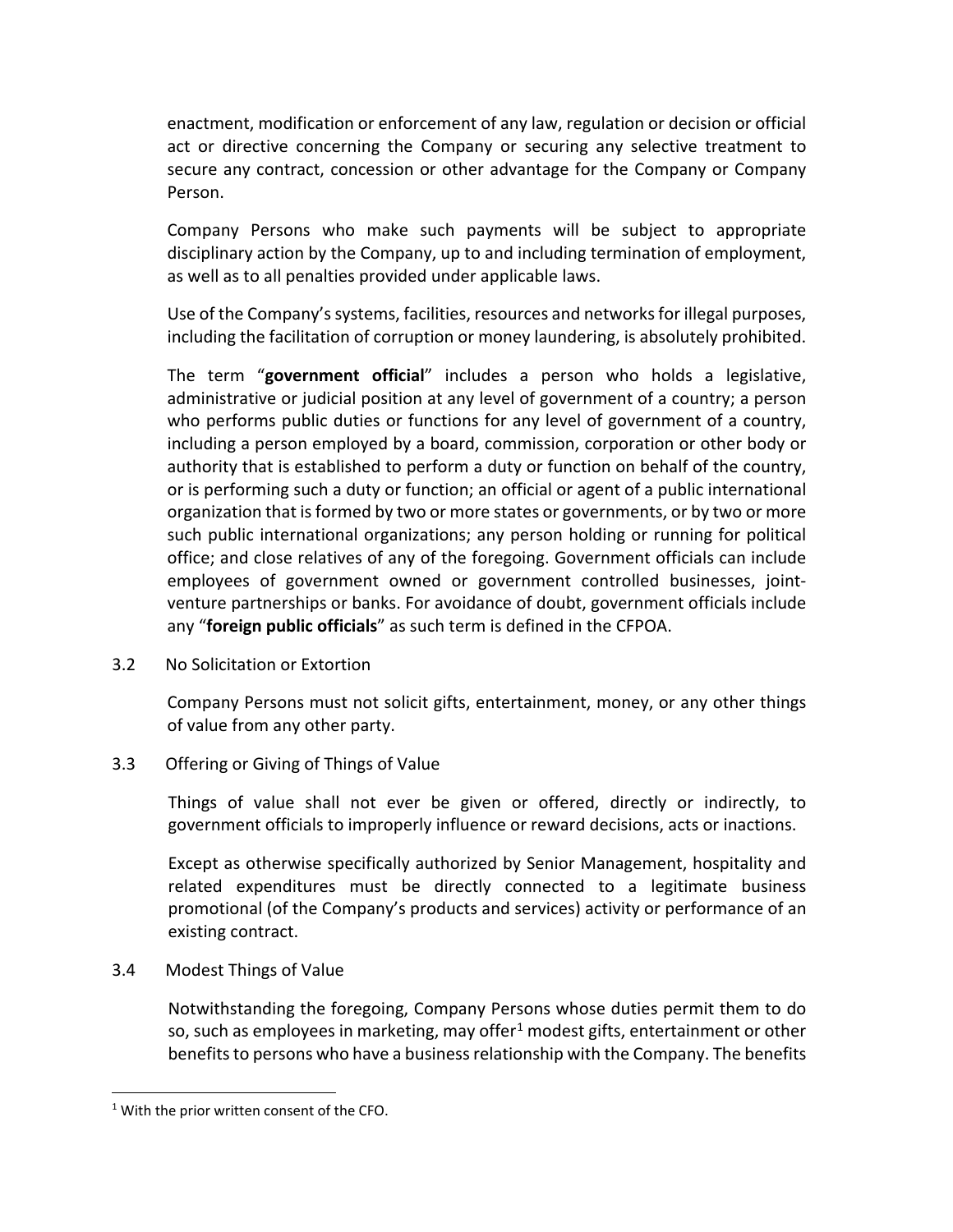must be given in accordance with generally accepted ethical business practices. For example, it may be acceptable to take a client to dinner to discuss business matters relating to the Company, but it is not acceptable to give a client cash.

Company Persons may accept modest gifts or entertainment from persons doing or seeking to do business with the Company provided the benefits are given in accordance with generally accepted business practices and provided that such gifts are reported in writing to the CFO.

3.5 Travel Expenses for Government Officials or Technical Personnel

Travel expenses relating to government officials or technical personnel are only to be paid when deemed necessary by Senior Management. Each case is to be dealt with on its own particular facts and merits.

The following principles will be applied in determining what form of support and in what amount is appropriate:

- (a) payment of travel expenses will only be permitted where allowed by local law; in cases of doubt, the approval of the Company's legal counsel should be sought;
- (b) travel and accommodation expenses for government officials will only be provided for specific events involving the promotion, demonstration or explanation of the Company's products and services, or contract execution or performance;
- (c) the Company will not pay travel expenses for recreation or entertainment purposes, and normally not for anyone but the relevant government officials themselves, excluding their friends or family members;
- (d) travel and related expenses should normally be paid directly by the Company, rather than funds being given to the individual to make arrangements themselves;
- (e) cash payments should be avoided to the extent possible. Other monetary payments should be made by traceable instruments to government entities rather than to specific individuals where possible; and
- (f) *per diem* allowances should never be paid unless required by local law and in modest amounts.
- 3.6 Company Support for Public Infrastructure, Political Contributions, Sponsorship and Other Charitable Contributions
	- (a) Public Infrastructure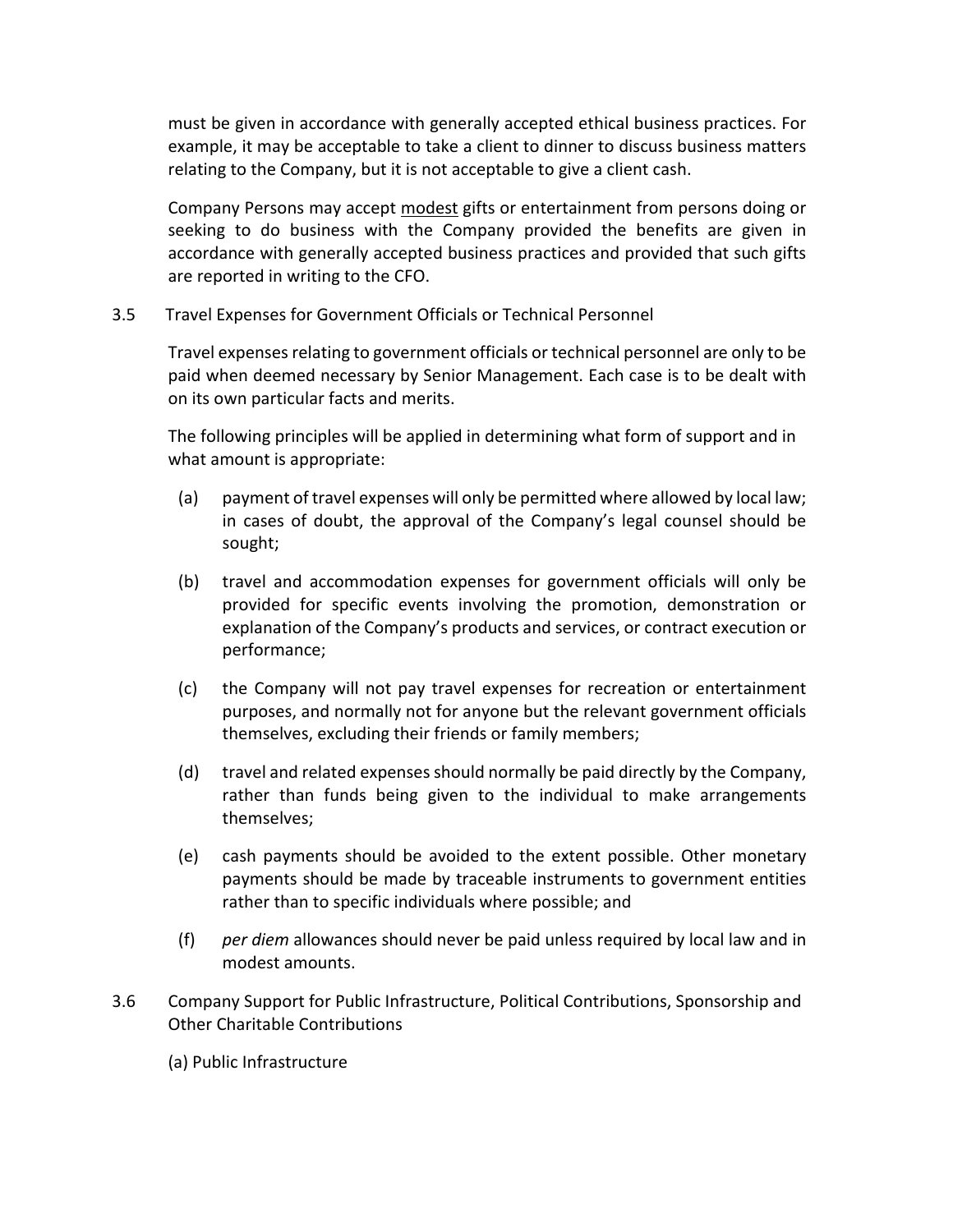Support for the construction or provision of public infrastructure should normally only be an element in the project agreements themselves, forming part of the initial project contracts. Such negotiations should be open and transparent and should relate or bear some relation to the project, however indirect. An example might be the provision of a local school or water treatment facility to a community proximal to a mine site. Any such payments must be properly recorded in books and records. Care must be taken to ensure that projects are legitimate, not for the direct or indirect benefit of a government official, and that there is no expectation of favourable treatment in return.

#### (b) Political Contributions

As a general rule, the Company should avoid making political contributions. To the extent such contributions are deemed appropriate by Senior Management of the Company, they may only be:

- done in accordance with local and applicable laws;
- made only after obtaining written authorization from the CEO;
- be modest in amount;
- made without an expectation of favorable treatment in return; and
- reflected in an accurate and timely manner in the Company's records.

## (c) Sponsorship and Charitable Contributions

Any sponsorship or charitable contributions must be carefully examined by Senior Management to ensure they are legitimate and not covert instruments for activities that are otherwise inappropriate, to the benefit of a government official, or illegal. The CFO of the Company, along with the Audit Committee Chair will investigate the relevant charity to ensure that the contribution is appropriate. When such payment is made it must be accurately reflected in books and records and reported to the Audit Committee.

3.7 Health, Safety & Security Exceptions

If there is an immediate and credible threat or risk to the physical health, safety or security of a Company Person, the Company Person may make a payment to avoid that risk. When such payment is made it must be accurately reflected in books and records and promptly reported to the Audit Committee.

## 3.8 Third Parties

Under the CFPOA and other anti-bribery and anti-corruption laws, the Company can be liable for offers or payments made by third parties who deal with persons on the Company's behalf, even if the Company was not aware of, or did not approve, the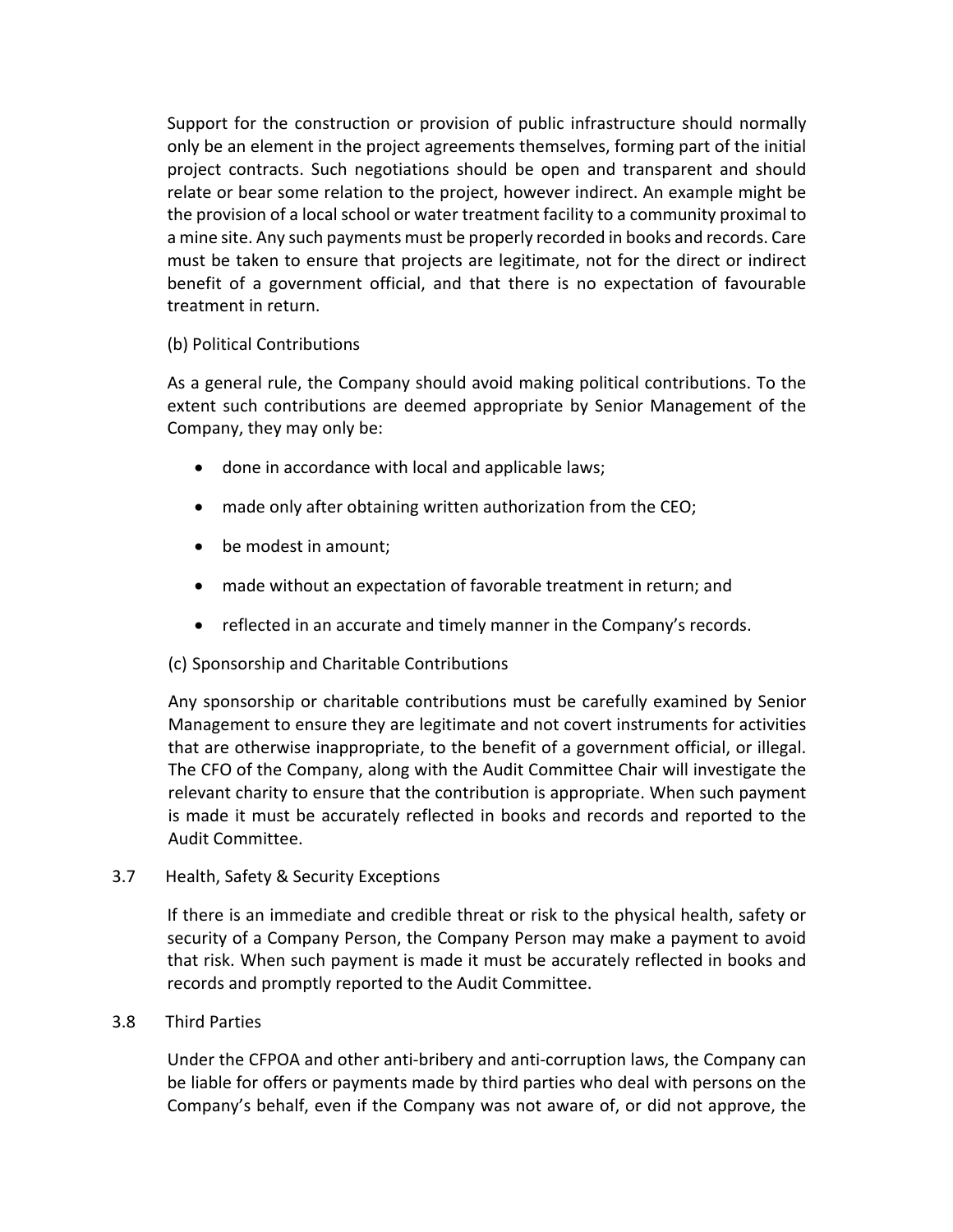offer or payment. Anti-corruption enforcement actions are often targeted at companies that ignore suspicious acts or circumstances suggesting that a third-party doing business with them may have made or will make improper payments to persons on their behalf. Payment to a third-party where such third-party subsequently makes an illegal payment violates this Policy. Representatives must not ignore the possibility that the third-party will make an improper payment or commitment, and particularly if they disregard "red flags" signaling the possibility of a payment or commitment.

Given the risk of liability for the acts of third parties, special precautions must be taken when considering engaging a consultant, agent or other third party to represent the Company or do work on its behalf. Reasonable steps should be taken to ensure that third-party business partners are subjected to appropriate due diligence before being engaged, have a written contract with the Company containing anti-corruption representations and covenants, and act consistent with the requirements of this Policy throughout their relationship with the Company.

#### **4 Communicating and Monitoring of this Policy**

4.1 Communication of Policy

The Company will ensure that this Policy, standards and procedures are effectively communicated to all Company Persons when they start their employment or engagement with the Company, as applicable, and again each time after there is a material amendment to this Policy.

This Policy will be communicated by providing a copy of this Policy to all new Company Persons, and to all Company Persons after material amendments are made to the Policy.

This Policy will be posted on the Company's website and by all other means required by applicable law.

#### 4.2 Annual Review

This Policy will be reviewed by the Company's board of directors (the "**Board**") at least annually, and shall be updated as appropriate taking into account relevant developments in the field and evolving international and industry standards and the evolution of the Company. Any amendments to this Policy will be subject to approval of the Board.

#### 4.3 Monitoring Compliance

Responsibility for implementing and overseeing this Policy and related standards and procedures has been given to the Chief Financial Officer. The Chief Financial Officer shall have direct reporting obligations to the Audit Committee, and shall have an adequate level of autonomy as well as sufficient resources and authority to maintain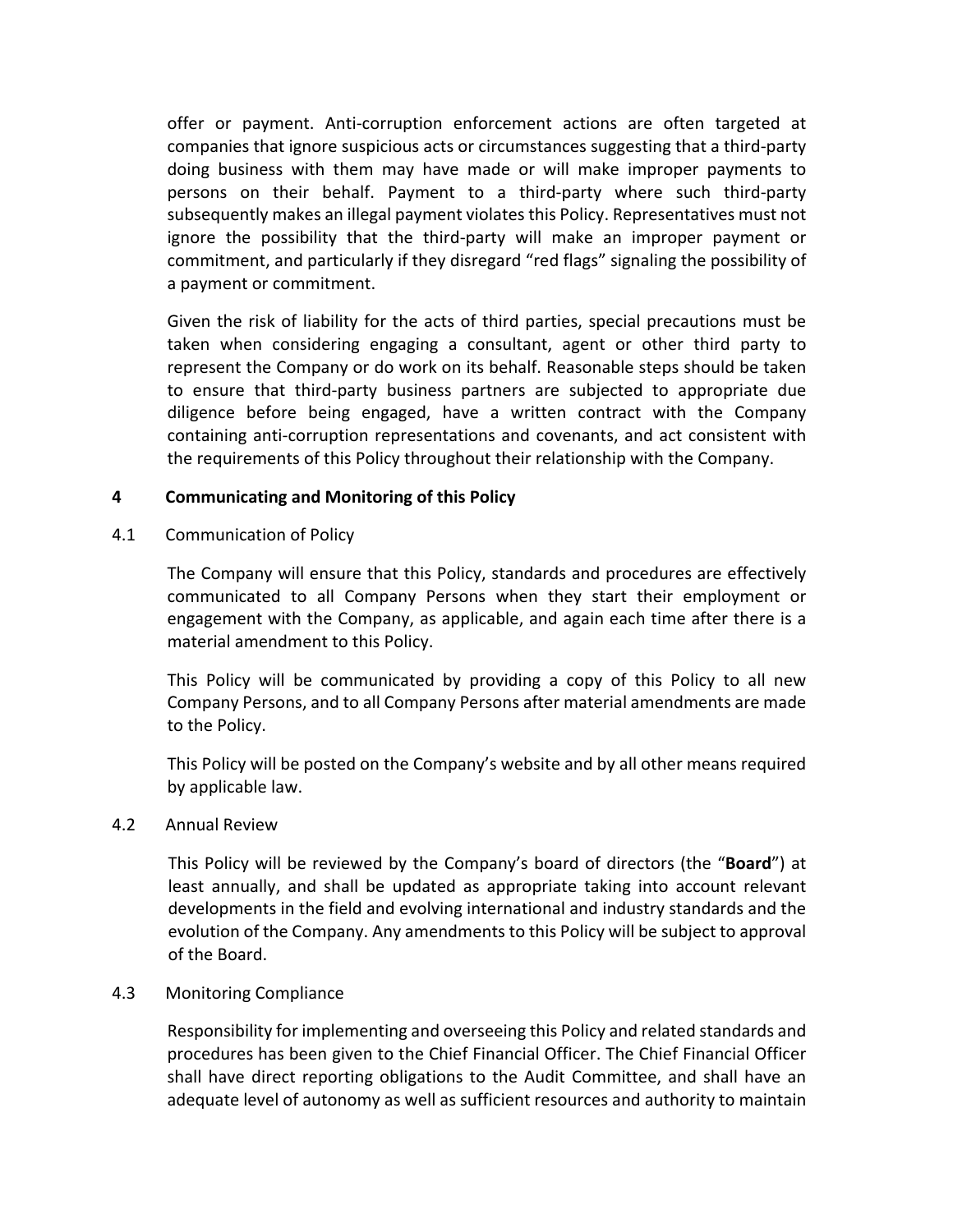this autonomy. The Chief Financial Officer will respond to any reports of Policy violations and will undertake appropriate action in response.

#### **5 Obligation to Enforce this Policy**

5.1 Each Company Person is required to read, execute and deliver to the CFO the Acknowledgement and Receipt attached to this Policy. The Company will retain these executed forms in the records of the Company and may disclose such certifications to the appropriate authorities if and when the Company determines it is necessary or desirable as a matter of compliance with applicable laws. Any Company Person that is unwilling or unable to provide an executed form may be subject to discipline up to and including termination.

#### 5.2 Incident Reporting and Guidance

All Company Persons are expected to take all reasonable steps to prevent violations of this Policy, and to seek guidance when necessary. If violations of laws, regulations or this Policy occur they must be reported promptly to the CFO or the Company's legal counsel.

Company Persons with questions about compliance with this Policy may contact the CFO on an urgent and confidential basis.

Any Company Persons who make good faith reports of suspected wrongdoing will not suffer adverse consequences, even if the Company loses business as a result. At the same time, anyone who files a report with the intention of spreading falsehoods or to threaten or damage any Company Person's reputation will be subject to disciplinary action.

Any Company Person who has direct knowledge of potential violations of this Policy but fails to report such violations to Company management will be subject to disciplinary action.

## 5.3 Consequences of Non-Compliance

Failure to comply with this Policy may result in severe consequences, including internal disciplinary action and in serious instances, dismissal or termination. In addition, a failure to comply with this Policy could amount to a violation of applicable laws or regulations. If it appears that a Company Person may have violated such laws or regulations, the Company may be required to refer the matter to the appropriate regulatory authorities, which could result in penalties, fines or even possibly imprisonment.

#### 5.4 Remedial Procedures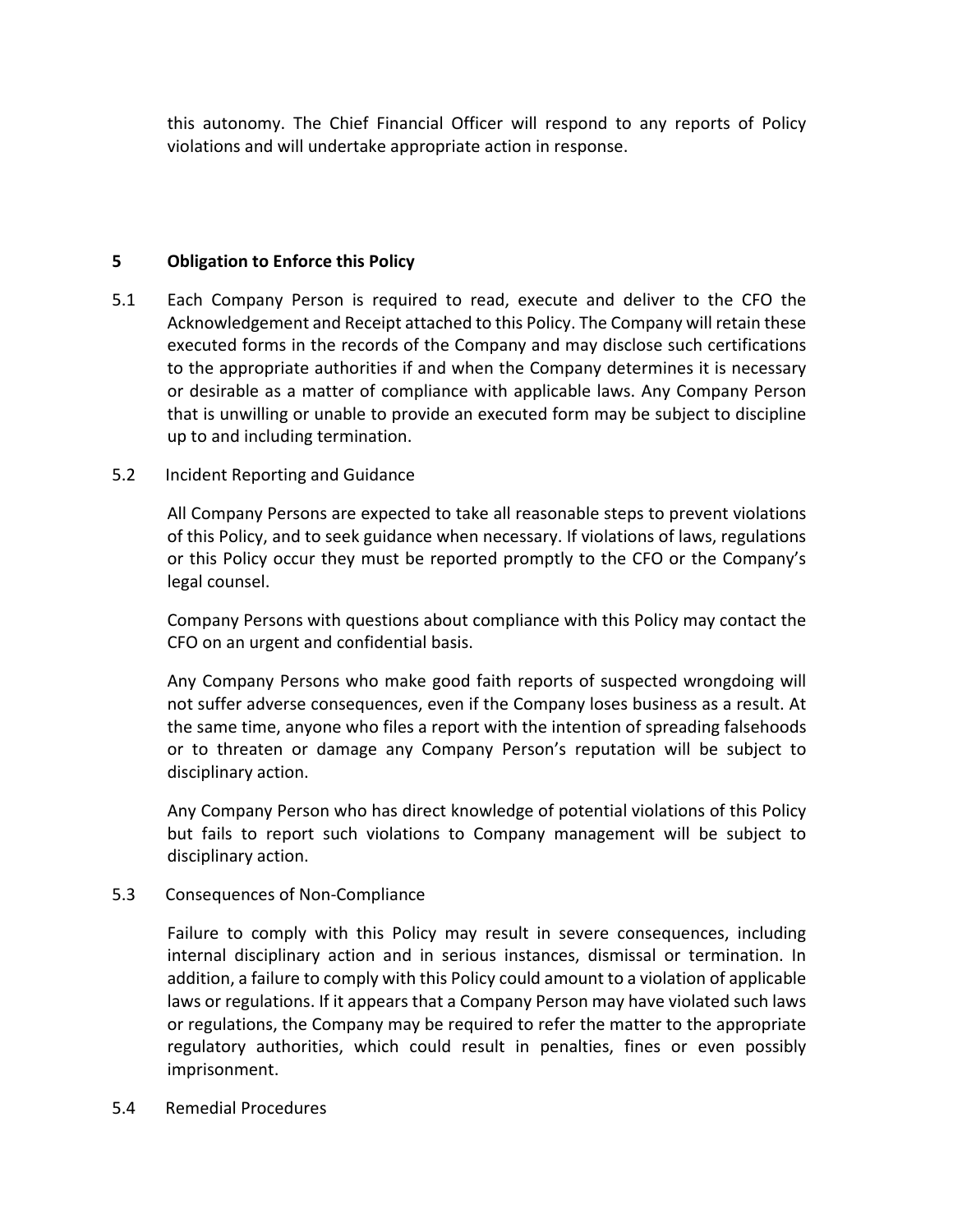The Company will implement procedures to ensure that where misconduct is discovered, reasonable steps are taken to remedy the harm resulting from such misconduct, and to ensure that appropriate steps are taken to prevent similar misconduct.

*Adopted and approved by the Board as of October 26, 2021.*